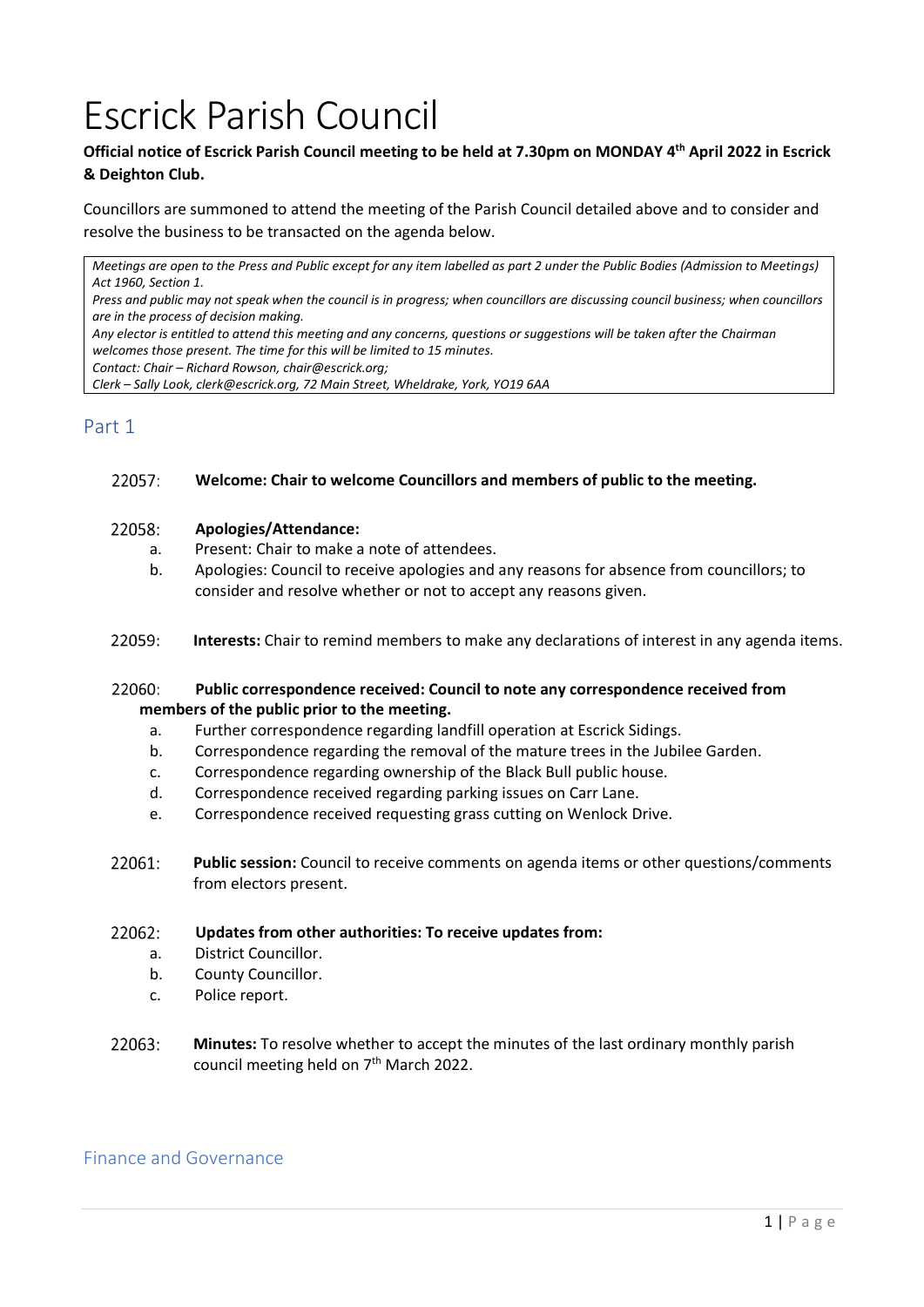#### 22064: **Finance report (RFO):**

- a. To confirm bank signatories and authorisation access to internet banking.
- b. To note the year end annual accounts for submission to the internal auditor.
- c. Account balances and reconciliation:

|      |                                                                                         | Current<br>account | <b>Savings</b><br>account |
|------|-----------------------------------------------------------------------------------------|--------------------|---------------------------|
| i.l  | Account balances as reported at last meeting (as<br>at 26 <sup>th</sup> February 2022): | £4,277.05          | £20,195.67                |
| ii.l | Payments made since last meeting:                                                       |                    |                           |
|      | Escrick & Deighton Club - room rent Sept to Mar.                                        | $-£90.00$          |                           |
|      | S Look - Feb salary                                                                     | -£                 |                           |
|      | S Look - Clerks Feb expenses                                                            | $-E21.42$          |                           |
|      | <b>Information Commissioners fee</b>                                                    | $-E35$             |                           |
| iii. | Payments made since last meeting under clerks<br>delegated powers:                      |                    |                           |
|      | Ciq Agency - NDP                                                                        | -£600              |                           |
|      | S Look - March salary                                                                   | -£                 |                           |
|      | Internal bank transfer                                                                  | £2000.00           | $-E2000.00$               |
| iv.l | Receipts:                                                                               |                    |                           |
|      | <b>HMRC VAT refund</b>                                                                  |                    | £1979.39                  |
| V.   | Account balances as at 26 <sup>th</sup> March 2022:                                     | £4681.37           | £20,175.06                |
| vi.l | Uncleared previously authorised payments:                                               | Nil                |                           |

### d. Routine payments to be made:

| viii. | S Look - Clerks March exp & 2 hr O/T (April salary | -£32.49  |
|-------|----------------------------------------------------|----------|
|       | S Look – Clerks laptop                             | -£463.99 |
|       | YLCA subscription 2022-23                          | -£415.00 |

e. Purchases / exceptional payments to be approved and made: ix. Nil

#### 22065: **Admin & Finance committee**

- a. To receive an update from the Admin & Finance Committee.
- b. To review the new LGA model code of conduct.

# Highways

#### 22066: **Highways: Skipwith Road**

a. To receive an update on request for village gateway on Skipwith Road.

#### 22067: **Ongoing highways issues:**

- a. Update on request to The Parsonage to put white lines on the access road to Glebe Farm, Escrick Surgery, Church carpark and the Fat Abbott to ensure motorists know it is a two-way road.
- b. To receive an update on the remaining dropped kerbs at Carr Lane/Skipwith Road.

#### 22068: **Bus stops:**

a. To resolve next steps on street lighting for the bus stops.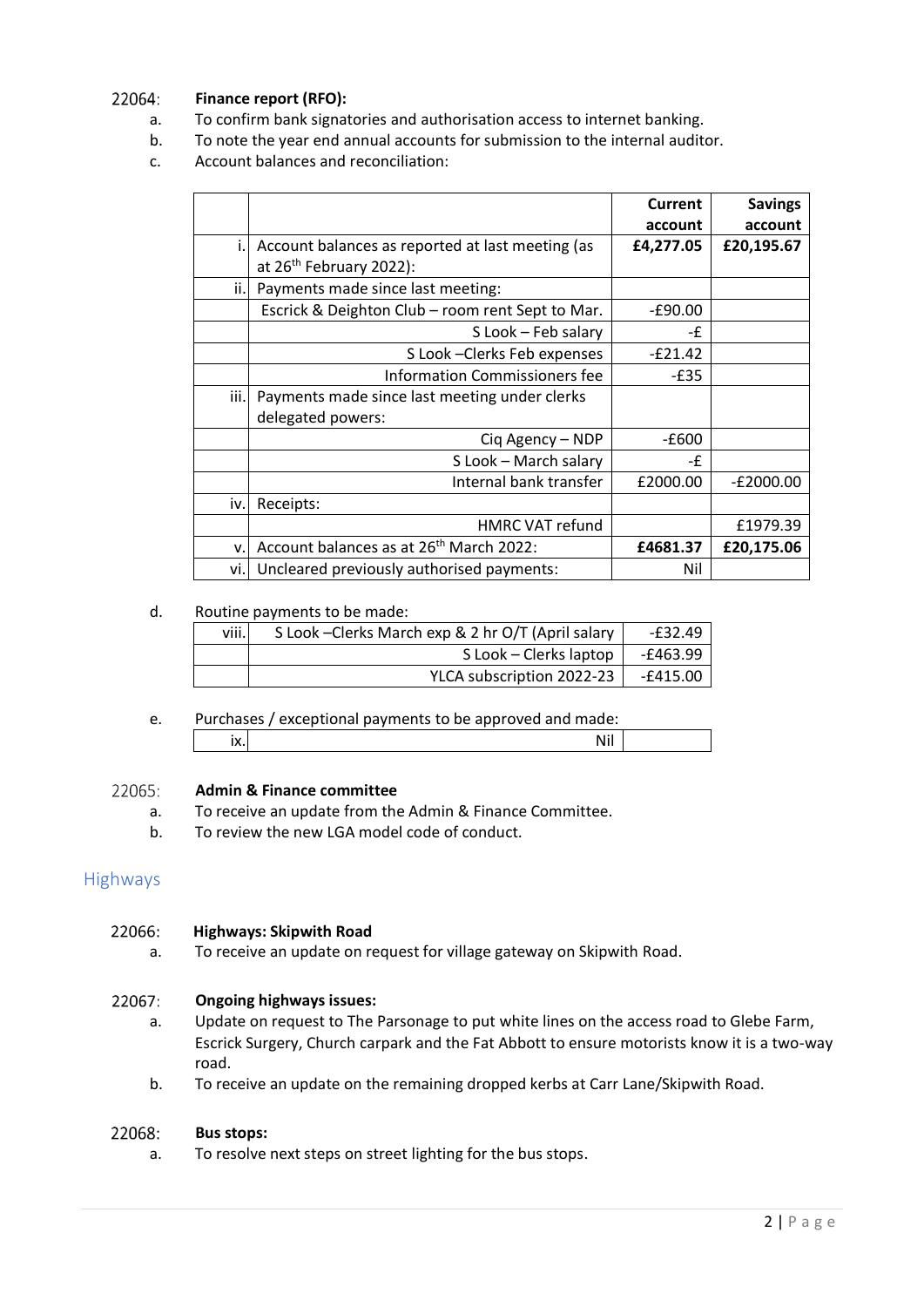# Maintenance

#### 22069: **Maintenance issues:**

- a. To receive update from Cllr Reader on any other maintenance issues arising. To resolve any further action.
- b. Consider any action for the grassed areas and 'no mow May'.
- c. To receive verbal update on the 'appearance and environment' initiative.

# Planning

| Planning, new applications: To resolve comments on the following applications: |  |
|--------------------------------------------------------------------------------|--|
| No new applications received.                                                  |  |
|                                                                                |  |
|                                                                                |  |

#### 22071: **Planning determinations: To note determinations made since last meeting:**

a. 2022/0014/COU. Saddlers Cottage, 43 Main Street, Escrick Change of use from a hair and beauty salon to residential dwelling (retrospective). Permission granted.

#### 22072: **Planning working group:**

a. To receive an update from the planning working group and resolve any further actions.

#### 22073: **Planning, Neighbourhood Plan:**

a. To receive an update from Cllr Rees on the NDP.

#### 22074: **Conservation Review:**

a. To receive any update on the Conservation Review.

# Other items

#### 22075: **Village shop and pop-up Post Office:**

- a. To receive an update from Cllr Hawes on investigations into establishing a shop in the village.
- b. To receive an update on a pop-up village Post Office service and consider any further action.

#### 22076: **Queens Platinum Jubilee:**

# **a. Jubilee events;**

- i. To receive an update on plans for Queen's Jubilee celebrations and resolve next steps.
- ii. To consider allowing the village green events working group to hold a jubilee event on the village green.
- iii. To consider paying for the portable toilets for the above event.

# **b. Jubilee Garden initiative;**

i. To receive an update on the Jubilee Garden initiative.

#### 22077: **Village Green Association:**

a. To consider allowing the Village Green Events Working Group to hold a charity summer event on the village green on 16<sup>th</sup> July 2022 in aid of the Ukrainian Disaster fund.

#### 22078: **Website:**

a. To agree plans to split the website and village website, to ease compliance with regulations for public sector websites.